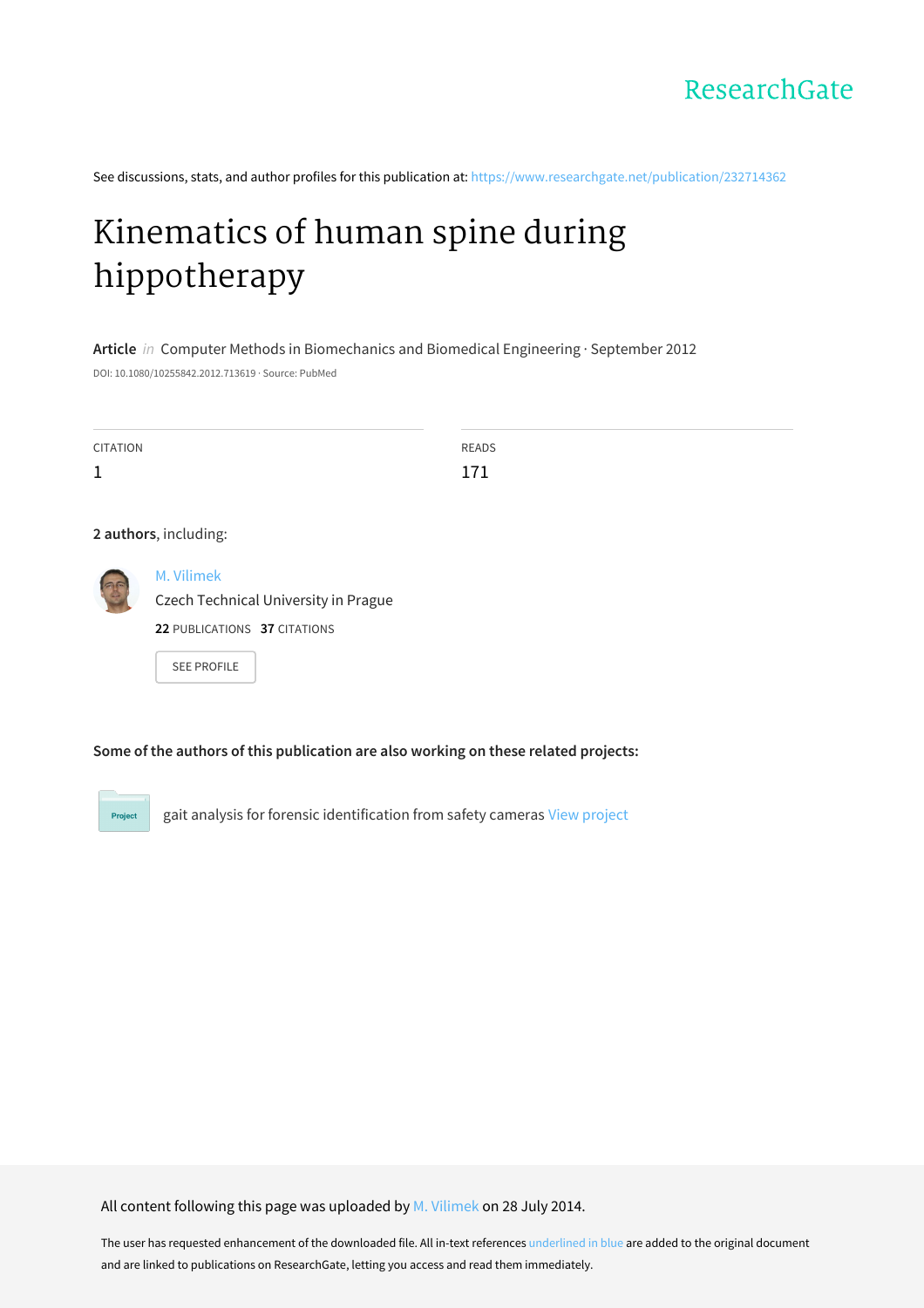

# **Kinematics of human spine during hippotherapy**

T. Goldmann\* and M. Vilimek

*Department of Mechanics, Biomechanics and Mechtronics, Faculty of Mechanical Engineering, Czech Technical University in Prague, Technicka 4, 166 07 Prague, Czech Republic* 

Keywords: motion analysis; hippotherapy; human spine

## 1. lntroduction

Hippotherapy is a method used for relaxation and balancing of trunk muscles, especially paravertebral postural muscles. It is a form of physical and occupational therapy in which a therapist uses the characteristic movements of a horse to provide carefully graded sensory input. This method is usually used for children with cerebral palsy (Benda et al. 2003; Casady and Nichols-Larsen 2004) and spinal cord injury treatment (Lechner et al. 2003). The aim of this study was to find out suitable methods that could be used for the description of biomechanical reactions of passive horse rider.

#### 2. Methods

In order to solve this task, telemetric surface EMG and 3D motion analysis were used. Markers for movement identification were installed on the body of experimental rider at anatomically significant points (proc. spinosus of vertebrae C2, C7, Th5, ThlO, LI, L5, acromion, spina scapulae, etc.). Measured specimen had installed surface EMO electrodes on dorsal, ventral and lateral muscle stabilisers of trunk (paravertebral muscles, m. rectus abdominis, m. obliquus abdominis internus et extemus). Self-adhesive diagnostic surface electrodes Biotabs Ag (MIE Ltd, Leeds, UK) were used. Electrodes were connected to EMO preamplifiers. EMO signal led into an EMO transmitter. Six channels were used for EMO signals and seventh channel was used for synchronisation with cameras. A receiver used was telemetrie EMO MTR8 (MlE Ltd). Raw electromyograms were bandpass filtered (20- 500 Hz), rectified and smoothed using a RMS. Similarly, raw maximum voluntary isometric contraction  $EMG<sub>max</sub>$  data were processed and used to normalise the EMO data associated with the trunk movements (De Luca 1997).

Outdoor 3D motion of rider's trunk was experimentally analysed by four video recorders and then processed with APAS software (Ariel Dynamics, Inc., San Diego, CA, USA). Simultaneously with an experimental measurement of movement parameters were recorded EMG's. The experimental area was calibrated for 3D analysis and Jater movement simulations. Coordinates of markers were obtained from video records. These data led to computations of other geometrie and kinematic parameters of horse-rider movement.

Video analysis provides the visual information on horse walking phases and quantification of the rider's trunk motion. Both of these are being passed to create a correlation between rider trunk motion and EMO signal from trunk stabilising.

### 3. Results and discussion

This experiment shows rider's movement as reaction to horse-back motion. Axial motion can be characterised as waving originating in low back and spreading upwards. The time period of one whole wave is 0.8 s and frequency is 1.25 Hz.

The lumbar part of the spine is moving slightly to the right side at the beginning of the step phase of horse walk. Moreover, on the upper part of the spine the rider is slightly bending to the right side. During this phase, the horse is in the foothold of b[oth pectoral limbs](https://www.researchgate.net/publication/6211069_The_short-term_effect_of_hippotherapy_on_spasticity_in_patients_with_spinal_cord_injury?el=1_x_8&enrichId=rgreq-a22cee966efbdfb0ae5c8eef8d268c8b-XXX&enrichSource=Y292ZXJQYWdlOzIzMjcxNDM2MjtBUzoxMjM4MTg0NTAzNjIzNjlAMTQwNjUzMjAyNzk3Nw==) and left hindlimb, is stepping on[to the right hindlimb and the trunk is moving to](https://www.researchgate.net/publication/6737587_The_Effect_of_Hippotherapy_on_Ten_Children_with_Cerebral_Palsy?el=1_x_8&enrichId=rgreq-a22cee966efbdfb0ae5c8eef8d268c8b-XXX&enrichSource=Y292ZXJQYWdlOzIzMjcxNDM2MjtBUzoxMjM4MTg0NTAzNjIzNjlAMTQwNjUzMjAyNzk3Nw==)  the right side. These movements are distinct in the reaction of rider' s trunk on the movement of horse trunk.] lncreased activity was providing this phase only on left-side lateral stabilising muscles. lt corresponds to their active correction of right-side shift.

During the next phase, the upper part of the spine is still moving to the right side and the lumbar part to the left side. Generally, rider's lateral flexion occurs on the right side. The horse has moved to diagonal foothold of left pectoral and right hindlimb, and the horse trunk is being shifted to the left side. Rider's lumbar spine follows the movement of horse's trunk. On the contrary, the upper shift part of the spine can be explained as a compensating movement to the shift of lumbar spine.

\*Corresponding author. Email: tomas.goldmann@fs.cvut.cz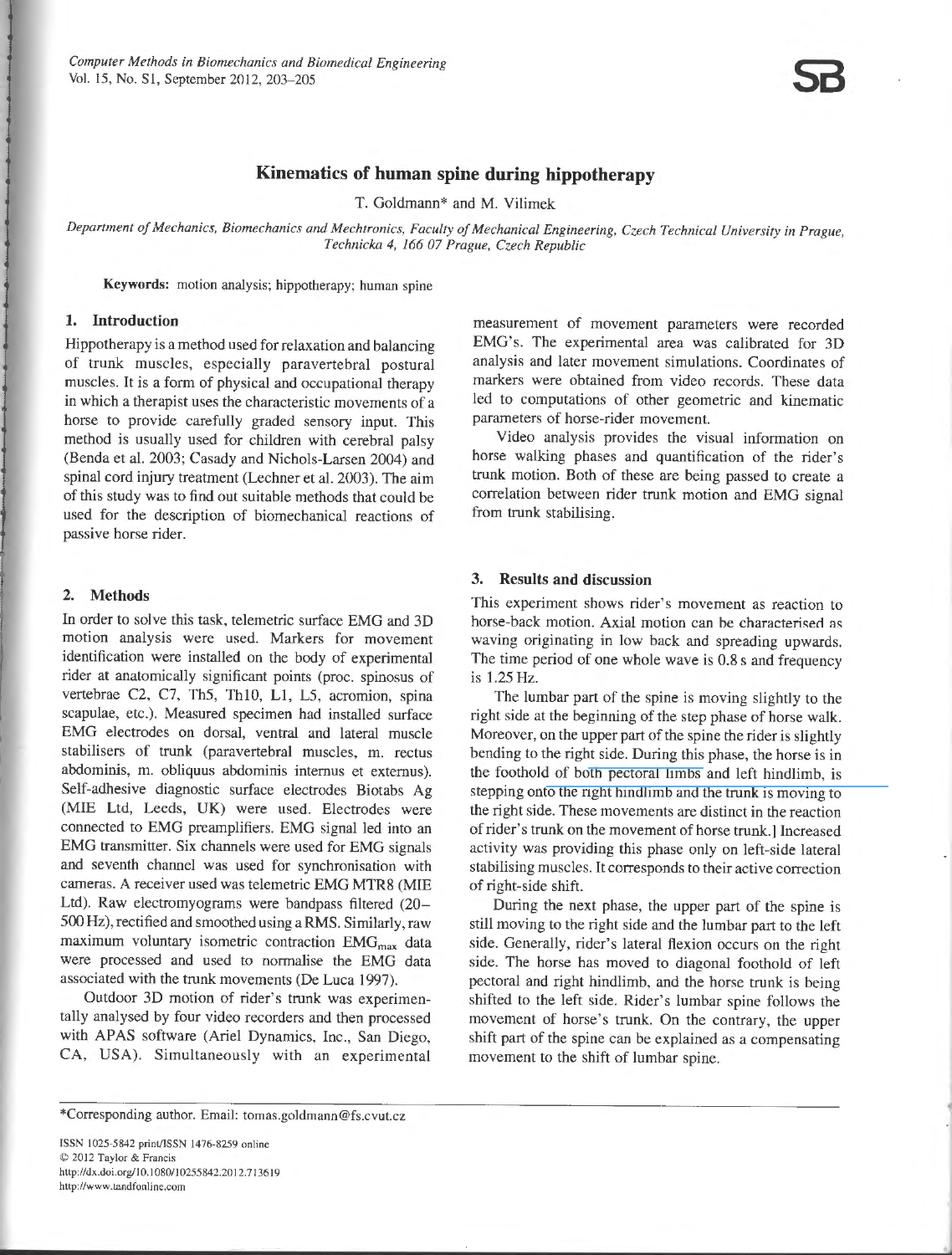In the following time period, the lumbar spine reaches maximum of left-side shift and the upper part of the spine reaches maximum of right-side shift simultaneously. The horse stays on diagonal foothold of the left pectoral and the right hindlimb lifts the left hindlimb. The foothold of the main two same-side limbs changes to the diagonal. This movement has markedly increased the activity of left-side lateral stability muscles and the abdomen muscles.

During the following phase, the upper part of the spine is moving just slightly to the left and the lower part markedly to the right. At the beginning of this shift, the horse stays on the same foothold as during the previous phase and the trunk is moving to the right. At the moment when the right-side shift of the lower part reaches maximum and the horse is already standing on both pectoral limbs and the right hindlimb, the trunk is moved to the right side. This maximal shift of the lower part of the spine to the right side corresponds to the increased activity of the left-side lateral stability muscles.

There are markedly different courses between trajectories of all vertebras in the upper part of the spine and trajectories of vertebras in the lower part. Figure I shows that this fact corresponds to the investigated different courses of lateral shift of both upper and lower parts of a spine. Vertebra L5, L1 and Th10 circumscribe during whole horse walk twice ellipse with identical leftright shift - analogy of sinusoid curve. Yertebras C7, C2 and Occiput circumscribe a loop, which describes increase, right-side shift with decrease and retum to the original position.



Figure 1. Trajectories of significant points in left-right (x-axis) and vertical (y-axis) directions.

Yertebras L5, L1 and ThlO are in the middle phase of the horse walk moving to the Ieft side and the vertebras C7, C2 and Occiput moving slightly to the right side. The difference between maximal and minimal distance of C2 and L5 is 7 cm when comparing the left and the right shift. Yertebra Th5 is moving with minimum latero-lateral shift even if with the same character as vertebras C2 and C7. We assume that the middle part of spínal column is threshold in latero-lateral motion between the upper and the lower part of spine.

In this study, surface telemetrie EMG is much complicated to interpret, because of its extent of registered electrical frequency and air-through transrnission. There is an apparent correlation between backward leaning and rising activity of abdominal muscles as well as lateral leaning and rising activity of contra-lateral trunk stabilising muscles in this experiment.

#### 4. Conclusion

The existence of correlation between the time-dependent muscular activity and the trunk movement of rider in relation to the step phase of horse walk was detected. Trunk movement was represented with anatomical significant points. It is especially concerned with dorsoanterior movement and partly lateral movement. We can characterise this correlation as a reaction of stabilising muscles on opposite lateral escape of rider's trunk which has been generated by movement pulses of the horse trunk.

From this study, it was found that horse's pelvis has the same 3D movement of the human's pelvis at the walk. The vertical movement provides the same attributes for all investigated points while the lateral shift is variable for each point. The side shift of lumbar spine correlates with horse trunk movement. Its course is sinusoid shaped and this curve is completed once during the horse walk cycle. The upper spine is moving with different frequency and range of motion then lower spine. The middle part of the spine creates kind of mid-point of contrary side shifts of the upper and lower spine.

Whole spine movement correlates in vertical plane with the movement of horse trunk while lateral movement can be characterised as waving. This waving originates from horse-back motion during horse walk and is transmitted upwards to the upper parts of the spine.

#### Acknowledgements

This research study was supported by grant MSM 684077001.

#### References

Benda W, McGibbon NH, Grant L. 2003. Improvements in muscle symmetry in children with cerebral palsy